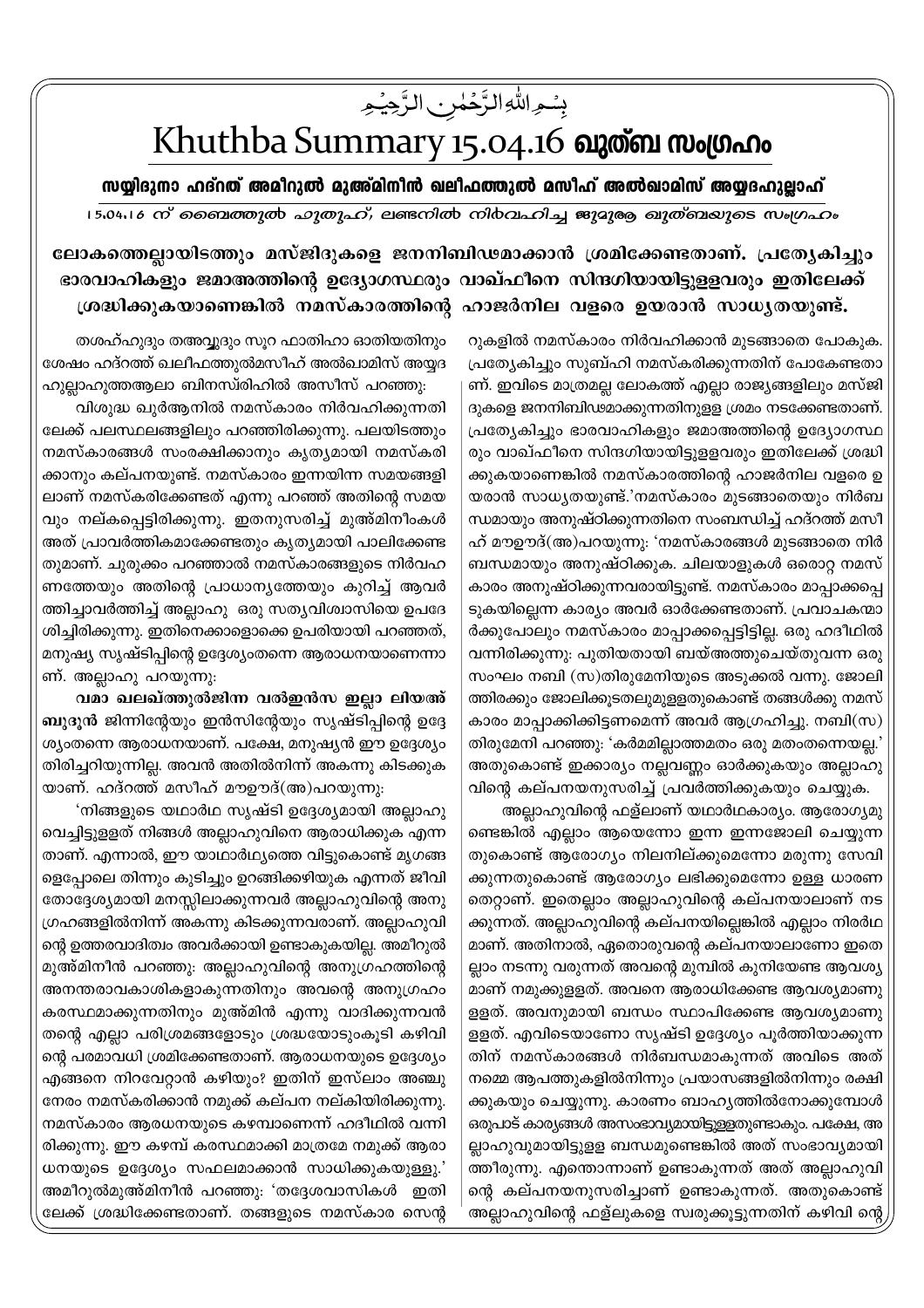പരമാവധി ശ്രമിക്കേണ്ടതാണ്. ഹദ്റത്ത് മസീഹ് മൗഊദ് (അ)പറയുന്നു: നല്ലവണ്ണം ഓർത്തുകൊള്ളുക, അല്ലാഹുവി നെ വിട്ടുകൊണ്ട് മരുന്നിലും പ്രവർത്തനത്തിലും ആശ്രയം തേടുന്നത് വിഡ്ഢിത്തമാണ്. പുതിയജീവിതം കൈവന്നിരി ക്കുന്നുവെന്ന് തോന്നുംവിധം നിങ്ങളുടെ ജീവിതത്തിൽ മാറ്റം വരുത്തുക. ഇസ്തിഗ്ഫാർ അധികമധികമായി ചെയ്യുക. ഭൗതി കമായ ജോലിത്തിരക്കുകൊണ്ട് സമയമില്ലാത്തവർ കുടുതൽ ഭയപ്പെടേണ്ടതാണ്.

അമീറുൽമുഅ്മിനീൻ പറഞ്ഞു: വെറും നമസ്കാരം മാത്ര മല്ല ഹദ്റത്ത് മസീഹ് മൗഊദ്(അ)നമ്മളിൽനിന്ന് പ്രതീക്ഷി ക്കുന്നത്. ഇതു സംബന്ധമായി നഫ്ലുകളിലേക്കും തഹജ്ജു ദിലേക്കും ശ്രദ്ധ ക്ഷണിച്ചുകൊണ്ട് അവിടന്ന് പറയുന്നു: 'ഈ ജീവിതത്തിന്റെ മുഴുവൻ ശ്വാസവും ഭൗതികലോകത്തിനുവേ ണ്ടി കഴിഞ്ഞുപോയാൽ പിന്നെ പരലോകത്തിന് എന്ത് ശേഖ രമാണുള്ളത്? മുഴുവൻ സമയവും മുഴുവൻ ശ്വാസവും മുഴുവൻ നിമിഷവും മനുഷ്യൻ ഭൗതികസമ്പാദനത്തിനായി ചെലവഴി ച്ചെങ്കിൽ പരലോകത്തിനുവേണ്ടി എന്താണ് സ്വരുക്കുട്ടിയത്.' പറഞ്ഞു,'തഹജ്ജുദ് നമസ്കരിക്കാൻ പ്രത്യേകിച്ചും എഴുന്നേ ല്ക്കുക. അഭിരുചിയോടും ഉത്സാഹത്തോടും നമസ്കരിക്കുക. ഇടയ്ക്കുളള നമസ്കാരങ്ങളിൽ ജോലിത്തിരക്കുകൊണ്ട് പരീ ക്ഷണങ്ങൾ വന്നു പെടുന്നു.' പറഞ്ഞു: ഭക്ഷണം നല്കുന്ന വൻ അല്ലാഹുവാണ്. നമസ്കാരം അതിന്റെ നേരത്ത് നിർവ ഹിക്കേണ്ടതാണ്. ള്വുഹ്റും അസ്റും ഇടയ്ക്കിടെ ചേർത്ത് നമസ്കരിക്കാവുന്നതാണ്. ബലഹീനരായ ആളുകളുണ്ടാകു മെന്ന് അല്ലാഹുവിന് അറിയാം. അതുകൊണ്ടാണ് ഈ ഇളവ് വെച്ചത്. മൂന്നു നമസ്കാരങ്ങൾ ചേർത്ത് നമസ്കരിക്കാവുന്ന തല്ല. ഉദ്യോഗങ്ങളിലും മറ്റു പല കാര്യങ്ങളിലും ആളുകൾക്ക് ശിക്ഷ കിട്ടാറുണ്ട്. ഭരണാധികാരികളുടെ കോപങ്ങൾക്ക് ഇര യാകേണ്ടി വരികയും ചെയ്യുന്നു. അങ്ങനെ വരുമ്പോൾ അല്ലാ ഹുവിനുവേണ്ടി ബുദ്ധിമുട്ടുകൾ സഹിക്കുകയാണെങ്കിൽ അ ത് എത്ര നല്ലതാണ്.' ഹദ്റത്ത് മസീഹ് മൗഊദ്(അ)പറയുന്നു: 'എന്താണ് നമസ്കാരം? ഇതൊരു പ്രത്യേക ദുആയാണ്. എന്നാൽ, ആളുകൾ അതിനെ രാജാക്കന്മാരുടെ നികുതിയാ യിട്ടാണ് കണക്കാക്കുന്നത്. അതായത് നിർബന്ധിതരായി നല്കിക്കൊണ്ടിരിക്കുന്നതും അടച്ചുകൊണ്ടിരിക്കുന്നതുമായ നികുതി ചുമത്തപെട്ടിരിക്കുന്നതുപോലെ! അജ്ഞരായ ഇവർ അല്ലാഹുവിന് ഇത്തരം കാര്യങ്ങളുടെ ആവശ്യമെന്താണെ ന്നു പോലും ചിന്തിക്കുന്നില്ല. സ്വാശ്രയനായ അവന്റെ സത്ത യ്ക്ക് മനുഷ്യൻ ദുആയിലും തസ്ബീഹിലും തഹ്ലീലും മു ഴുകിയിരിക്കേണ്ട ആവശ്യമെന്താണ്? അതിൽ മനുഷ്യന് അവ ന്റെതന്നെ ഗുണമാണുളളത്. ഈ രീതിയിൽ അവൻ തന്റെ ഉദ്ദേശ്യം പ്രാപിക്കുന്നു. നല്ലവണ്ണം മനസ്സിലാക്കിക്കൊള്ളുക, ആരാധനാകർമങ്ങളിൽ ഒരു ഭാരവും ഒരു നികുതിയുമില്ല. അതിലും ഒരു നിർവൃതിയും സന്തോഷവുമാണുളളത്. ഈ നിർവ്യതിയും ഈ സന്തോഷവും ലോകത്തിലെ എല്ലാ നിർ വൃതിയെക്കാളും സന്തോഷത്തേക്കാളും എല്ലാ ആസ്ഥദൃവ സ്തുക്കളെക്കാളും ഉദാത്തവും ഉന്നതവുമാണ്. ഒരു രോഗി ഏറ്റവും നല്ല സ്വാദുള്ള ഭക്ഷണത്തിന്റെ സ്വാദിൽനിന്ന് തടയ പ്പെടുന്നു. ഇപ്രകാരം അതേ! അങ്ങനെതന്നെ! ദുർവ്യത്തൻ ദൈവാരാധനയുടെ രുചിപ്രാപിക്കുകയില്ല.

ത്താൽ, തന്റെ അസുഖം കാരണത്താൽ, വായ കയ്ക്കുന്ന കാരണത്താൽ ഒരു രോഗിക്ക് സ്വാദുളള ഭക്ഷണം ഇഷ്ടപ്പെ ടുന്നില്ലെങ്കിൽ, അതിന്റെ രുചി അനുഭവപ്പെടുന്നില്ലെങ്കിൽ അതിന്റെ അർഥം ഭക്ഷണം മോശമാണെന്നല്ല. അതിന്റെ അ ർഥം അവൻ രോഗിയാണെന്നാണ്. ഇതുപോലെ നമസ്കാ രത്തിൽനിന്ന്, ഇബാദത്തിൽനിന്ന് രുചി എടുക്കുന്നില്ലെങ്കിൽ അതിന്റെ അർഥം നമസ്കാരങ്ങളിൽ രൂചി അടങ്ങിയിട്ടില്ലെ ന്നല്ല, അല്ലാഹു നിർവൃതി വെച്ചിട്ടില്ലെന്നല്ല! പക്ഷേ, മനുഷ്യ ന്റെ സ്വഭാവം, രോഗം, രുചിയില്ലായ്മ തുടങ്ങിവ അതിൽനിന്ന് ഫലമെടുക്കുന്നില്ലെന്നാണ്.'

നിർവൃതിയുടേയും സന്തോഷത്തിന്റേയും വിഷയും കൂ ടുതൽ വിവരിച്ചുകൊണ്ട് ഒരിടത്തു ഹദ്റത്ത് മസീഹ് മൗഊദ് (അ)പറയുന്നു: ആളുകൾ നമസ്കാരങ്ങളിൽ അലസരും മടി യരുമാകുന്നത് അവയിൽ അല്ലാഹുവച്ചിരിക്കുന്ന നിർവൃതി യെക്കുറിച്ചും ആനന്ദത്തെകുറിച്ചും അറിവില്ലാത്തതുകൊണ്ടാ ണെന്ന് ഞാൻ കാണുന്നു. അതുകൊണ്ട് ഞാൻ പറയാനാഗ്ര ഹിക്കുന്നത് അല്ലാഹുവിനോട് അങ്ങേയറ്റം വേദനയോടും ഒരു ആവേശത്തോടും കൂടി ഇങ്ങനെ ദുആ ചെയ്യേണ്ടതാണ്; ഫലവർഗങ്ങളിലും മറ്റു വസ്തുക്കളിലും പലരീതിയിലുളള രുചികൾവച്ചിരിക്കുന്നതുപോലെ നമസ്കാരത്തിന്റേയും ആ രാധനയുടേയും രുചി ഒരിക്കൽ നല്കിയാലും. തിന്നിട്ടുളളത് ഓർമയിൽ നിലകൊള്ളുന്നു. നോക്കുക! ഒരാൾ ഏതെങ്കിലും സൗന്ദര്യത്തെ ഒരു കൗതുകത്തോടെ നോക്കുമ്പോൾ അയാ ൾക്കത് നല്ലവണ്ണം ഓർമയുണ്ടാകും. പിന്നീട് ഏതെങ്കിലും വിരൂപിയേയും വെറുക്കപ്പെട്ട ആകൃതിയേയും കാണുമ്പോൾ അതിന്റെ എല്ലാ അവസ്ഥയും ഉറപ്പോടുകൂടി ശരീരരൂപം പൂ ണ്ട് മുന്നിൽ വരുന്നു. സൗന്ദര്യവും ഓർമയായി നിലകൊളളു ന്നു. വിരൂപവും ഓർമയായി നിലകൊളളുന്നു. ഒരു ബന്ധവു മില്ലെങ്കിൽ ഒന്നും ഓർമഉണ്ടാകുകയില്ല. ഇപ്രകാരം നമസ്ക രിക്കാത്തവരുടെ പക്കൽ നമസ്കാരം ഒരു പിഴയാണ്. അന്യാ യമായി രാവിലെ എഴുന്നേറ്റ് തണുപ്പിൽ വുളു ചെയ്ത് സുഖക രമായ ഉറക്കം ഉപേക്ഷിച്ച് പല തരത്തിലുള്ള സുഖങ്ങളേയും കളഞ്ഞ് നമസ്കരിക്കേണ്ടിവരുന്നു. യഥാർഥ കാര്യം എന്താ ണെന്നുവച്ചാൽ അവന് വൈമനസ്യമാണ്. അവന് അത് മന സ്സിലാക്കാൻ കഴിയില്ല. നമസ്കാരത്തിലുളള ആനന്ദത്തേയും രുചിയേയും കുറിച്ച് അവനറിയില്ല. ഒരു കള്ളുകുടിയനും മദ്യപാനിക്കും ലഹരികിട്ടുന്നില്ലെങ്കിൽ അതു ലഭിക്കുന്നതുവ രെ അവൻ തുടരെത്തുടരെ കുടിച്ചുകൊണ്ടേപോകുന്നതാണ്. ബുദ്ധിമാനും സാത്വികനും ഇതിൽനിന്ന് ഫലമെടുക്കാവുന്ന താണ്. നമസ്കാരക്കാരായിട്ടും ചിലയാളുകൾ തിന്മകൾ ചെ യ്തുകൊണ്ടേ പോകുന്നു. അതിനുളള മറുപടി ഇതാണ്: അ വർ നമസ്കരിക്കുന്നുണ്ട്. പക്ഷേ, ചൈതനൃത്തോടും സത്യ ത്തോടുകൂടിയല്ല. അവർ ചടങ്ങും ശീലവുമെന്നനിലയിൽ തലകുത്തുകയാണ്. അവരിലെ ആത്മാവ് ചത്തതാണ്. കൃപാ വരത്തിന്റെ സ്വാധീനവും സത്യസന്ധതയുടെ ആത്മാവും ഉൾക്കൊള്ളുന്ന നമസ്കാരം ദോഷങ്ങളെ ദുരികരിക്കുന്നു. ആ നമസ്കാരം തീർച്ചയായും തീർച്ചയായും തിന്മകളെ അക റ്റുന്നതാണ്. നമസ്കാരം സഭാമര്യാദയുടെ പേരല്ല. നമസ്കാ രത്തിന്റെ കാമ്പും ആത്മാവും എന്നു പറയുന്നത് ആനന്ദവും നിർവൃതിയും ഉൾക്കൊള്ളുന്ന ദുആയാണ്.

അമീറുൽമുഅ്മിനീൻ പറഞ്ഞു: തന്റെ രോഗം കാരണ

പിന്നീട് നമസ്കാരത്തിന്റെ വിവിധ അവസ്ഥകളുടെ യു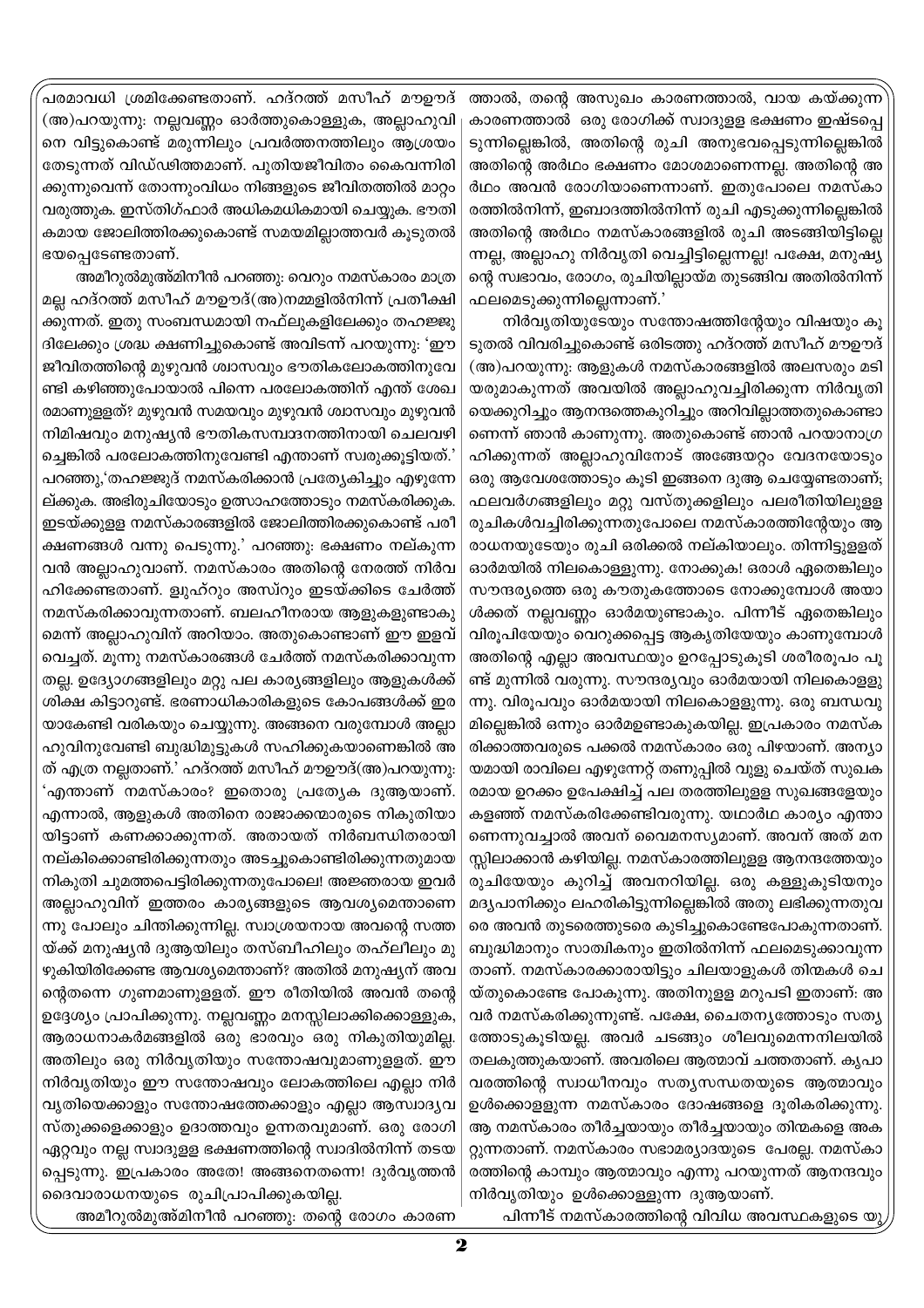അതിനോടൊപ്പും ആത്മാവും ദൈവസന്നിധിയിൽ വീഴന്നു ണ്ടോ എന്ന് നോക്കുക. ചുരുക്കം പറഞ്ഞാൽ ഈ അവസ്ഥ ഉണ്ടാകാത്തിടത്തോളം സംതൃപ്തരായിരിക്കരുത്. കാരണം യുഖീമൂനസ്സ്വലാത്ത എന്നതിന്റെ അർഥം ഇതുതന്നെയാണ്. ഈ അവസ്ഥ ഉണ്ടാകുന്നത് എങ്ങനെയാണെന്ന് ചോദിക്കുക യാണെങ്കിൽ അതിന്റെ മറുപടി ഇത്രമാത്രമാണ്; നമസ്കാരം നിത്യശീലമാക്കുക. ദുർബോധനവും സന്ദേഹവുംകൊണ്ട് പരി ഭ്രമിക്കാതിരിക്കുക. തുടക്കാവസ്ഥയിൽ സംശയങ്ങൾ കൊണ്ടും സന്ദേഹങ്ങൾകൊണ്ടും ഒരു യുദ്ധം തീർച്ചയായും ഉണ്ടാകും. അതിന്റെ ചികിത്സയും ക്ഷീണിക്കാതെ സൈഥര്യത്തോടും സഹ നത്തോടുകൂടി ശ്രമിച്ചുകൊണ്ടിരിക്കുക എന്നതാണ്. അല്ലാഹു വിനോടു ദുആ ചെയ്തുകൊണ്ടിരിക്കുക. അവസാനം ഞാൻ പറഞ്ഞ ആ അവസ്ഥ ഉണ്ടാകുക തന്നെ ചെയ്യുന്നതാണ്.

അമീറുൽമുഅ്മിനീൻ പറഞ്ഞു: സ്ഥിരസ്വഭാവം നിബന്ധ നയാണ്. ഇത് മനുഷ്യനിലുണ്ടാകുകയാണെങ്കിൽ അല്ലാഹു ഓടി തന്റെ ദാസന്റെ അടുക്കലേക്ക് എത്തുന്നതാണ്. പിന്നീട് അല്ലാഹുവിന്റെ ഫള്ലും ഉണ്ടാകുന്നു. പക്ഷേ, ഈ യാഥാർ ഥ്യം ഒരുപാടാളുകൾ മനസ്സിലാക്കുന്നില്ല. അവർ ധിറുതികൊ ണ്ട് അല്ലാഹുവിന്റെ പടിവാതിൽ വിട്ടു കളയുന്നു. അല്ലെങ്കിൽ അതിന്റെ പ്രാധാന്യം മനസ്സിലാക്കുന്നില്ല. പ്രാധാന്യം കുറച്ചാ ണ് കാണുന്നത്. ഭൗതികമായ ഓഫീസുകളിലേക്കും പിന്നീട് ഓടാൻ തുടങ്ങുന്നു. ഹദ്റത്ത് മസീഹ് മൗഊദ്(അ)പറയുന്നു: പിന്നീട് പൊരുളറിഞ്ഞുകൊണ്ടുളള ഈ നമസ്കാരം ദുആ മുഖേനയാണ് ലഭിക്കുന്നതെന്ന കാര്യം സ്മരണാർഹമാണ്. അന്യ ദൈവങ്ങളോടു ചോദിക്കുക എന്നത് വിശ്വാസപരമായ അഭിമാനത്തിന് വ്യക്തമായും ശക്തമായും എതിരാണ്. കാര ണം ദുആയുടെ ഈ നില അല്ലാഹുവിനുവേണ്ടിയുളളതാണ്. പൊതുവായനിലയിൽ പരസ്പരം ഇടപാടുകൾ നടന്നുകൊ ണ്ടിരിക്കുന്നു. ചോദിച്ചുകൊണ്ടിരിക്കുകയും ചെയ്യുന്നു. പ ക്ഷേ, അല്ലാഹുവുമായി മാത്രം ബന്ധപ്പെട്ട ചോദ്യം അല്ലാഹു വിനെ വിട്ടുകൊണ്ട് മറ്റുളളവരിൽനിന്ന് പ്രതീക്ഷ വെക്കുയും മറ്റുളളവരെ തിട്ടപ്പെടുത്തുകയും ചെയ്യുക എന്ന കാര്യം തെ റ്റാണ്.' പറഞ്ഞു: 'മനുഷ്യൻ പൂർണമായ നിലയിൽ സൗമൃനാ യിക്കൊണ്ട് അല്ലാഹുവിനോടു തന്നെ ചോദിക്കാത്തിടത്തോ ളം അവനോടുതന്നെ ഇരക്കാത്തിടത്തോളം യഥാർഥമായ നിലയിൽ അവൻ മുസ്ലിമെന്നും മുഅ്മിനെന്നും പറയാൻ അർഹനല്ലെന്ന് മനസ്സിലാക്കിക്കൊള്ളുക. ഇസ്ലാമിന്റെ യാ ഥാർഥ്യംതന്നെ അവന്റെ ആന്തരികവും ബാഹ്യവുമായ എല്ലാ ശക്തികളും അല്ലാഹുവിന്റെ തിരുസന്നിധിയിൽ വീണുകിട ക്കുന്നതാകുക എന്നതാണ്. ആരാണോ അല്ലാഹുവിനു പുറ മെ മറ്റുളളവരോടു ചോദിക്കുന്നത് അവൻ വലിയ ദൗർഭാഗ്യ വാനും അനുഗ്രഹങ്ങളിൽനിന്ന് ഒഴിച്ചു നിറുത്തപ്പെട്ടവനുമാ ണെന്ന് ഓർക്കുക. അതുകൊണ്ട് മനുഷ്യൻ അല്ലാഹുവിനെ വിട്ടുകൊണ്ട് മറ്റുളളവരോടു ചോദിക്കുക എന്നത് വലിയ ഭ യാനകമായതും മനസ്സിനെ മരവിപ്പിക്കുന്നതുമായ കാര്യമാണ്. അതുകൊണ്ട് ഒന്നാമത് അത് സുസ്ഥിര ശീലമായി ആഴത്തിൽ നിലനില്ക്കുകയും അല്ലാഹുവിലേക്ക് മടങ്ങണമെന്ന ചിന്ത ഉണ്ടാകുകയും ചെയ്യുന്നതിന് നമസ്കാരം നിർബന്ധമായും അനു ഷ്ഠിക്കേണ്ടത് വലിയ അത്യാവശ്യമായ കാര്യമാണ്. പിന്നീട് ഭൗതികതയെ പൂർണമായും വിച്ഛേദിക്കുന്ന അവസ്ഥ

ക്തിയും അതിന്റ ഏതൊരു സ്വാധീനമാണോ നമ്മളിൽ ഉണ്ടാ കേണ്ടത് അതും വിവരിച്ചുകൊണ്ട് ഹദ്റത്ത് മസീഹ് മൗഊദ് (അ)പറയുന്നു: മനുഷ്യൻ നില്ക്കുകയും തഹ്മീദും തസ്ബീ ഹിം ചെയ്യുകയും ചെയ്യുമ്പോൾ അതിന്റെ പേരാണ് ഖിയാം എന്നത്. സ്തുതിയുടേയും പ്രശംസയുടേയും ഉചിതമായ അവസ്ഥ നില്ക്കൽതന്നെയാണെന്ന് എല്ലാവർക്കും അറിയു ന്നതാണ്. നോക്കുക രാജാവിന്റെ മുമ്പിൽ ഖസീദകൾ പാടു മ്പോൾ നിന്നുകൊണ്ടാണ് അവതരിപ്പക്കുന്നത്. ഇവിടെ ബാ ഹ്യമായ നിലയിൽ ഖിയാം വെച്ചിരിക്കുന്നു. അവിടെ നാവു കൊണ്ടുളള സ്തുതിയും പ്രശംസയും വെച്ചിരിക്കുന്നു. ഇതി ന്റെ ഉദ്ദേശ്യം ആത്മീയമായ നിലയിലും അല്ലാഹുവിന്റെ തിരു സന്നിധിയിൽ നില്ക്കുക എന്നാണ്. സ്തുതി ഒരു കാര്യത്തി ൽനിന്നുകൊണ്ടാണ് ചെയ്യപ്പെടുന്നത്. ആരാണോ സാക്ഷ്യ പ്പെടുത്തുന്നവനായിക്കൊണ്ട് ആരെയെങ്കിലും സ്തുതിക്കു ന്നത് അവൻ ഒരു അഭിപ്രായത്തിൽ നിലകൊള്ളുന്നവനായി ത്തീരുന്നു. അൽഹംദുലില്ലാഹ് എന്ന് പറയുന്നവന് അത്യാവ ശ്യമായിട്ടുള്ളത്, സത്യസന്ധമായ നിലയിൽ അവന് അൽഹം ദുലില്ലാഹ് എന്ന് പറയാൻ കഴിയുന്നത് എല്ലാ തരത്തിലുളള സ്തുതിക്കും അർഹതപ്പെട്ടവൻ അല്ലാഹുവാണെന്ന് പൂർണ മായ നിലയിൽ ദൃഢവിശ്വാസം അവനുണ്ടാകുമ്പോഴാണ്. സർ വവിധത്തിലുളള സ്തുതികളും അല്ലാഹുവിനാകുന്നു. ഇക്കാ ര്യം വിശാലതയോടെ മനസ്സിൽ ഉണ്ടാകുമ്പോൾ ഇതാണ് ആത്മീയമായ ഖിയാം അഥവാ നില്പ്. പിന്നീട് റുക്കൂയിൽ സുബ്ഹാന റബ്ബിയിൽ അള്വീം എന്നു പറയുന്നു. ഒരാളുടെ മഹത്വം സമ്മതിക്കുമ്പോൾ അവന്റെ മുമ്പിൽ കുനിയുന്നു എന്നത് നിയമപരമായ കാര്യമാണ്. മഹത്വത്തിന്റെ തേട്ടമാണ് അവന് കുമ്പിടുക എന്നത്. അതുകൊണ്ട് സു**ബ്ഹാന റബ്ബി** യൽ അള്വീം എന്നു നാവുകൊണ്ടു പറയുകയും അവസ്ഥ കൊണ്ട് കുനിഞ്ഞു കാണിക്കുകയും ചെയ്തു.

മൂന്നാമത്തെ വാക്യം സുബ്ഹാന റബ്ബിയൽ അഅ്ലാ എന്നതാണ്. അഅ്ലാ എന്നത് അതിവർണനയാണ്-അഫ് അൽ തഫ്ളീൽ. ഇത് സത്തകൊണ്ട് സുജൂദിനെ ആഗ്രഹിക്കു ന്നു. ഇതുകൊണ്ട് അതിനോടൊപ്പം അവസഥാപരമായ ചിത്ര മെന്നു പറയുന്നത് സുജൂദിൽ വീഴുകയാണ്. ഈ സമ്മതത്തി ന്റെ അനുയോജ്യമായ അവസ്ഥ പെട്ടെന്ന് അതേരൂപവും പ്രകടിപ്പിച്ചു എന്നതാണ്. അതായത് അല്ലാഹുവിന്റെ പരിശു ദ്ധിയും അവന്റെ ഉന്നതനാകലും എല്ലാത്തിന്റേയും മേലുളള അവന്റെ ശ്രേഷ്ഠതയും മനസ്സുകൊണ്ട് സമ്മതിച്ചുടനെ സു ജൂദിൽ വീഴുകയും ചെയ്തു. മൂന്നാമത്തെ കാര്യം വേറൊന്നാ ണ്. അത് ചേരുന്നില്ലെങ്കിൽ നമസ്കാരമാകുകയില്ല. അതെ ന്താണ്? അത് മനസ്സാണ്. അതിന് അനിവാര്യമായിട്ടുളളത് മനസ്സിന്റെ നില്പാണ്. യഥാർഥത്തിൽ അത് സ്തുതിക്കുന്നു ണ്ടോ എന്ന് അല്ലാഹു ദൃഷ്ടിപതിപ്പിച്ച് നോക്കുന്നതാണ്. നില്ക്കുകയാണെങ്കിൽ ആത്മാവും നിന്നുകൊണ്ട് സ്തുതി ക്കുന്നുണ്ടോ; ശരീരം മാത്രമല്ല. പ്രത്യുത ആത്മാവും നില്ക്ക ണം. സുബ്ഹാന റബ്ബിയൽ അള്വീം എന്നു പറയുമ്പോൾ മഹത്വം സമ്മതിക്കുക മാത്രമല്ല, അതിനോടൊപ്പം കുനിയുക യും വേണം. അതിനോടൊപ്പം ആത്മാവും കുനിയണം. പി ന്നീട് മൂന്നാമത്തെ ദൃഷ്ടിയിൽ ദൈവസന്നിധിയിൽ സുജൂദി ൽ വീണു. അവന്റെ ഉന്നതമായ പ്രൗഢി വായിച്ചെടുത്ത് <sup>1</sup>